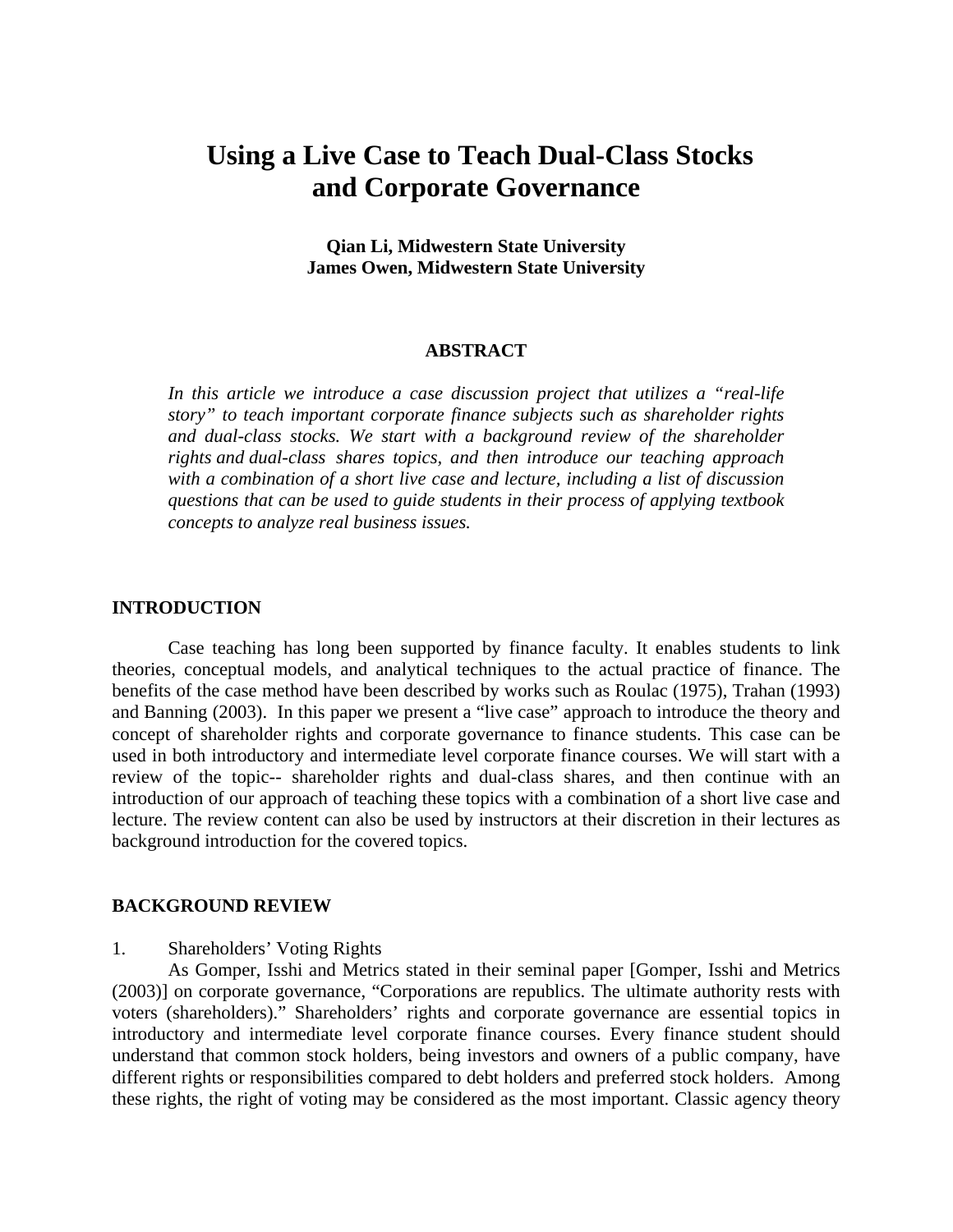in financial economics tells us that in corporations, ownership and control are separated. The options through which shareholders can maximize their welfare are in the broad set of corporate governance principles enumerated in the corporation's articles of incorporation and bylaws. The most important legal right shareholders have is the right to vote on important corporate matters, such as elections of boards of directors, mergers and liquidations [Easterbrook and Fischel (1983)] and such other issues as the board elects to submit for shareholder consideration.

However, shareholders have not been able to use this right much until recently. As summarized by Gillan and Starks (2007), shareholders' options have been limited—it would be much easier to "vote by feet" and liquidate their shares if they disagree with the company's decisions or get pessimistic about the company's future. It was not until 1942 when SEC introduced a rule (the predecessor of today's Rule 14a-8) that shareholders were allowed to submit proposals for inclusion on corporate ballots. Since then various groups of shareholders, including both individual and institutional shareholders, have become more and more active in participating in the governance of their corporate holdings and using their voting rights to push for changes in public companies. These active investors are sometimes called "gadfly" investors since they frequently voice their dissatisfaction and submit shareholder proposals, which may or may not sound pleasant to the corporate executives or even the board members. These investors include, but are not limited to, hedge funds, public pension funds and private equity funds, as well as individuals (retail investors).

#### 2. Dual-class Stocks

Finance students may be surprised to learn that, not all common stock holders have "equal" rights. When founders or early investors want the public equity market to provide financing but do not want to give up their control on the company, they adopt the multiple-class stock structure. This structure allows them to get most of the voting power while only owning a small portion of a company's total stock. In most cases, these super-voting shares are not publicly traded and company founders and their families are most commonly the controlling groups in dual-class companies. Brigham and Daves briefly describes this in their widelyadapted corporate finance textbook: "the use of classified stock enabled the public to take a position in a conservatively financed growth company without sacrificing income, while the founder retained absolute control during the crucial early stages of the firm's development", and "the right to vote is often a distinguishing characteristic between different classes of stock" (Brigham and Daves, Intermediate Financial Management, 11e, Page 166-167).

Dual-class share structures used to be rare and primarily in family-run businesses or media companies. Today several hundred companies in the United States, including high-profile companies such as Google, Facebook, and Zynga, have adopted the dual-class structure in their stock ownership design. For example, Google adopted the dual-class structure for its IPO in 2004, and the arrangement has become popular among technology companies. In addition, Google's recent stock split in April 2014 took things to a new level, selling Class-C shares with no voting rights at all. In Facebook, Mark Zuckerberg controls the Class-B shares, which give him ten times the voting power of the A-shares sold to outside shareholders. This way the 18% ownership he owns of the company gives him controls over more than 50% of the voting power. The dual- or multiple-class structure of common stocks has drawn more and more attention from both academia and investors' interests. Therefore it's important and practical to introduce this issue to our finance students.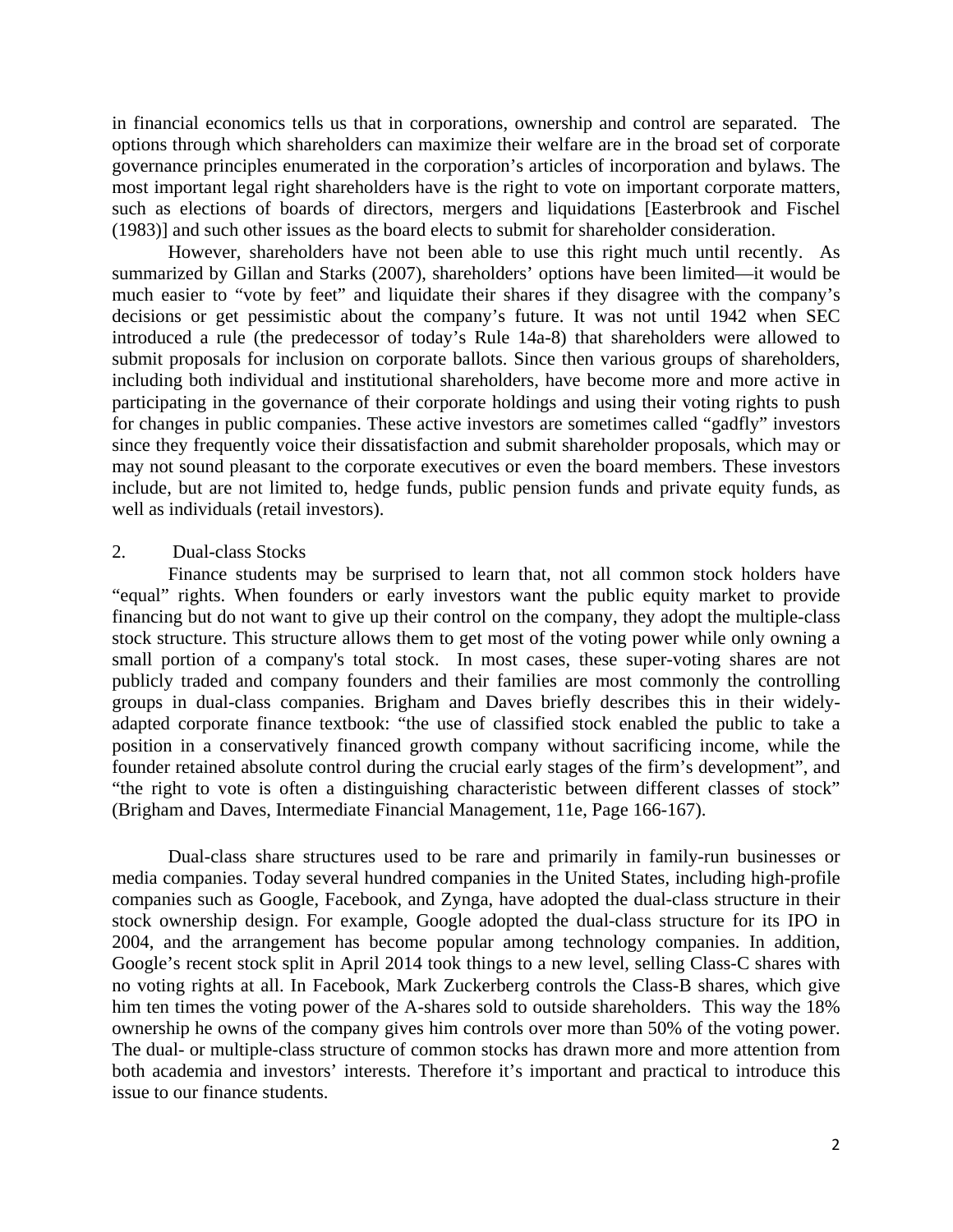Essentially dual-class stocks separate voting rights from cash flow rights. Whether this separation can benefit shareholders has been controversial. Researches such as Masulis, Wang and Xie (2009) report that as the divergence between insider voting rights and cash flow rights widens, CEOs receive higher compensation, managers make shareholder value-destroying acquisitions more often, and capital expenditures contribute less to shareholder value. Gompers, Isshi and Metrick (2010) also reports evidence that firm value is negatively affected by the divergence between insiders' cash flow rights and voting rights.

## 3. Live case approach

To help students understand the concepts and practice of shareholder voting rights and dual-class shares better, in this paper we introduce the use of a "live case". It's designed to get students involved in the learning of these important corporate governance issues. The live case is based on a real company (Ford Motor Company) and case materials used in class session can be easily collected and updated from free online sources. Teaching notes and suggestions are provided for instructors interested in using this interactive in-class case study and discussion approach.

The case material is based on Ford's 2013 Proxy Statement. In this document Ford presents a list of proposals brought by various shareholders. These proposals needed to be voted on by shareholders in their annual shareholder meeting. The document also includes the board's recommendation for decision on each proposal. The particular proposal in which we are interested focuses on issues tied to Ford's existing dual-class stock structure. And since this is a proposal made by a specific group of shareholders, this case can also serve as a case for classroom discussion on shareholders' rights.

Using short live cases in introductory or intermediate level finance courses is an effort to applying an additional technique to supplement classroom lectures. Roulac (1975) argues that lecture methods tend to be a one-way communication that merely encourage students to accumulate facts and principles and passively absorb information taught by the instructor. Addition of the case method features a "dynamic learning environment" where the students must actively participate and critically analyze a business situation. Viscione and Aragon (1978) argues that a central problem in finance education is the gap between being able to understand and apply the financial techniques required to solve end-of-chapter problems, and development of the overall analytical skills required to deal with real problems that arise in financial management. The teaching approach we propose here is consistent with the suggestion in Roulac (1975): a case is covered during the same lecture when the material is covered or during the one immediately following. This live-case approach helps to bring subject matters alive and help students to understand how shareholder rights are employed in real companies during real events.

Integrating these short live cases with lectures is practical in the introductory courses since, at this level, students have yet to learn to get familiar with case analysis and discussion, although they are comfortable with a teaching method that does not abandon lectures. Trahan (1993) advocates this integration of cases with lectures, suggesting that keeping the case very close to the lecture allows students to apply the "new" theory and see its relevancy immediately. This interactive process provides an excellent supplement to classroom lectures. Moreover, a short case as in this paper does not require too much time on the instructor's side, and it takes minimal classroom lecture time from students.

More importantly, a "live" case features current and real problems that real companies are facing. Professor Benton E. Gup in Bruner, Gup, Nunnally and Pettit (1999) discussed the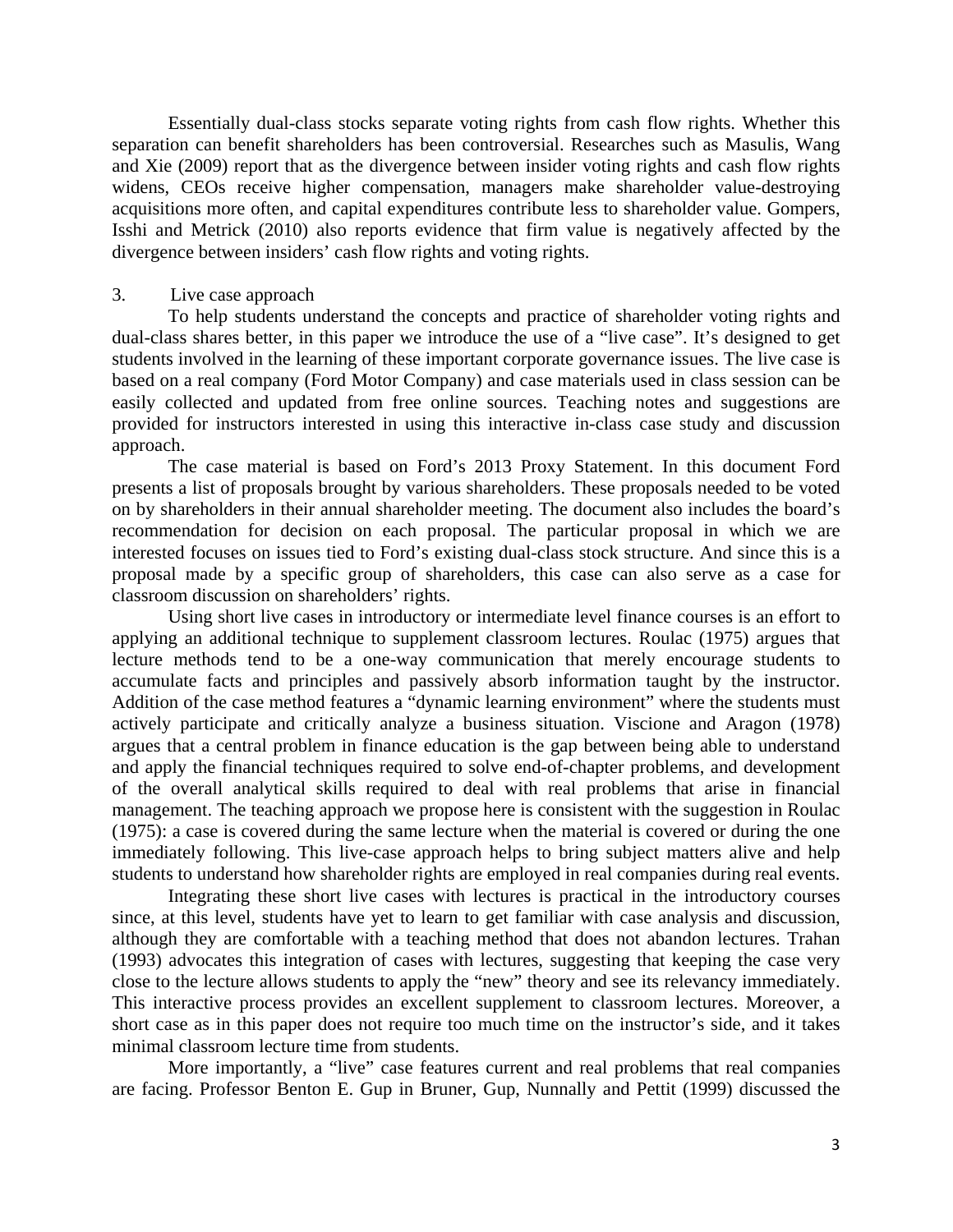value of live cases. He argues that live cases provide opportunity to apply finance theory to practical situations using the latest real-world data. This hands-on approach keeps things real and interesting as new developments emerge day-to-day. Moreover, live cases help students to learn to use their judgment in dealing with issues, rather than seeking a single "right answer" as when they are working on the end-of-chapter questions.

It's also worth mentioning that although in this article we mainly discuss the use of this live case approach in the context of classroom lectures, this approach and its contents can also be easy integrated into an online discussion platform. Krentler and Willis-Flurry (2005) shows that use of technology such as online discussion board does enhance student learning. Therefore our approach can contribute to both traditional and online course designs and improve student learning in various ways.

# **TEACHING NOTES**

 A public company like Ford Motor Company needs to file a proxy statement, otherwise known as a Form DEF 14A (Definitive Proxy Statement), with the SEC, and send to its shareholders before its scheduled annual shareholder meeting. The proxy statement contains important information such as voting procedure, proposals that await shareholders' vote, background information about the company's nominated directors, and board member and executive compensation along with voting recommendations regarding adoption or rejection of proposals to be considered during the annual meeting.

 In this article we will use Ford's 2013 proxy statement for illustration, but instructors can use the latest version available at the time the class is taught. This document can be downloaded for free from the SEC website<sup>1</sup>. The full title of this document is "Notice of 2013 Annual Meeting of Shareholders and Proxy Statement". A PDF version of this document can also be downloaded directly from Ford's website, under the web page of Investor Relations<sup>2</sup>.

 While the original document is more than 170-page long, the instructor can provide student several pages out of this important document instead of the entire document. Alternatively, students can be assigned to access and download the document, then print the required pages for use in class. This will provide students with practical access to this website for future reference.

We are particularly interested in the following three parts:

- Page 2-8 (Questions and Answers About the Proxy Materials and the Annual Meeting );
- Page 93-94 ( Shareholder Proposals: Proposal 7)

 The contents selected can be related directly to topics taught in a variety of Finance courses. This case study takes approximately 30 minutes, and can easily be adapted into any class session. The classroom discussion can be organized with two segments. The first segment focuses on the background issues such as the nature of a proxy statement, shareholders' rights, and how would shareholders voice their opinions during annual shareholder meetings. The second segment focuses on the dual class shares, including the opinion toward the dual-class structure from different parties.

# **Focus 1: Shareholders' Rights**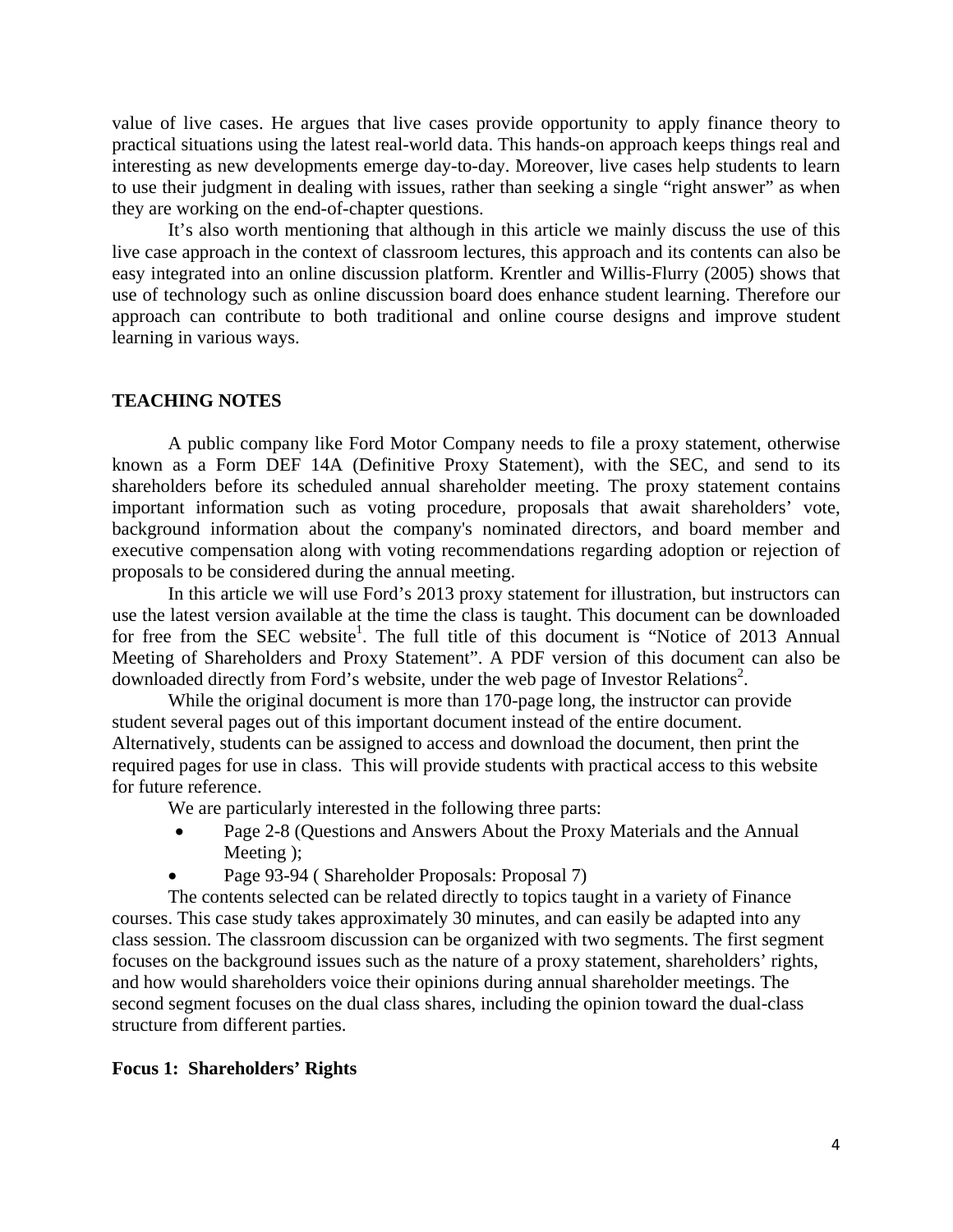The instructor can start by leading students to read Ford's description of the purpose of the proxy statement. In this document, the company provides explanation for questions such as "what is a proxy", "what is a proxy statement", and "what is the purpose of the annual meeting". Overall, reading through these pages can help students gain understandings about the basic concepts on corporate governance and shareholder rights in the context of Ford company.

Discussion Questions:

- 1. What is a proxy statement? Why do companies prepare proxy statements?
- 2. What kind of information is usually included in the proxy statements?
- 3. What is the procedure of shareholder proposals and voting process? If you are a Ford shareholder, what do you need to know about your voting rights and how to use your voting rights?

These questions reinforce students' understanding about some basic concepts such as shareholders' rights and corporate governance. They can also give students a practical guideline about the execution and limitation of shareholders' voting rights in a big public company.

# **Focus 2: the Dual-Class Structure in Ford**

The second area of discussions focuses on the dual-class structure in Ford. According to the proxy statement, as of March 2013, Ford has 3,858,409,150 shares of common stock and 70,852,076 shares of Class B Stock outstanding (see Page 2 of the Proxy Statement). As explained in the proxy statement, in terms of dividend rights, shares of Common Stock and Class B Stock share equally in dividends when and as paid, However, in terms of voting rights, holders of common stock have 60% of the general voting power, while holders of Class B Stock have the remaining 40% of the general voting power (Page 3). Therefore each outstanding share of Class B Stock will be entitled about to 36 votes on each matter to be voted upon<sup>3</sup>.

The controversy from the dual-class shares can be seen in Proposal 7, which was brought up by an outsider investor, and called for shareholders' votes in the annual meeting. The board of directors also gave their opinion and recommendation following the introduction of the proposal.

Discussion Questions:

- 1. What are the (different) voting rights of Ford's common stock holders and Class B stock holders?
- 2. In Proposal 7, what are the arguments given by this shareholder for "Give Each Share an Equal Vote"?
- 3. What is the board's opinion in this issue? Why?
- 4. If you are a Ford shareholder, what would be your vote regarding this issue? Why?

These questions reinforce students' understanding about the structural design dual class stocks and the pros and cons of this design.

# **Voting:**

After the discussions, the instructor can call for a vote among students. The voting result from the class then can be compared to the actual voting result from the shareholder's annual meeting, which can be found online under the web page of Events and Webcasts<sup>4</sup> in Ford's website. As a side note, according to the actual result, Proposal 7 was rejected in May 2013's annual meeting (out of the 4,508,110,660 votes casted, 33.4% of the shareholders voted for the proposal, while 66.6% voted against it).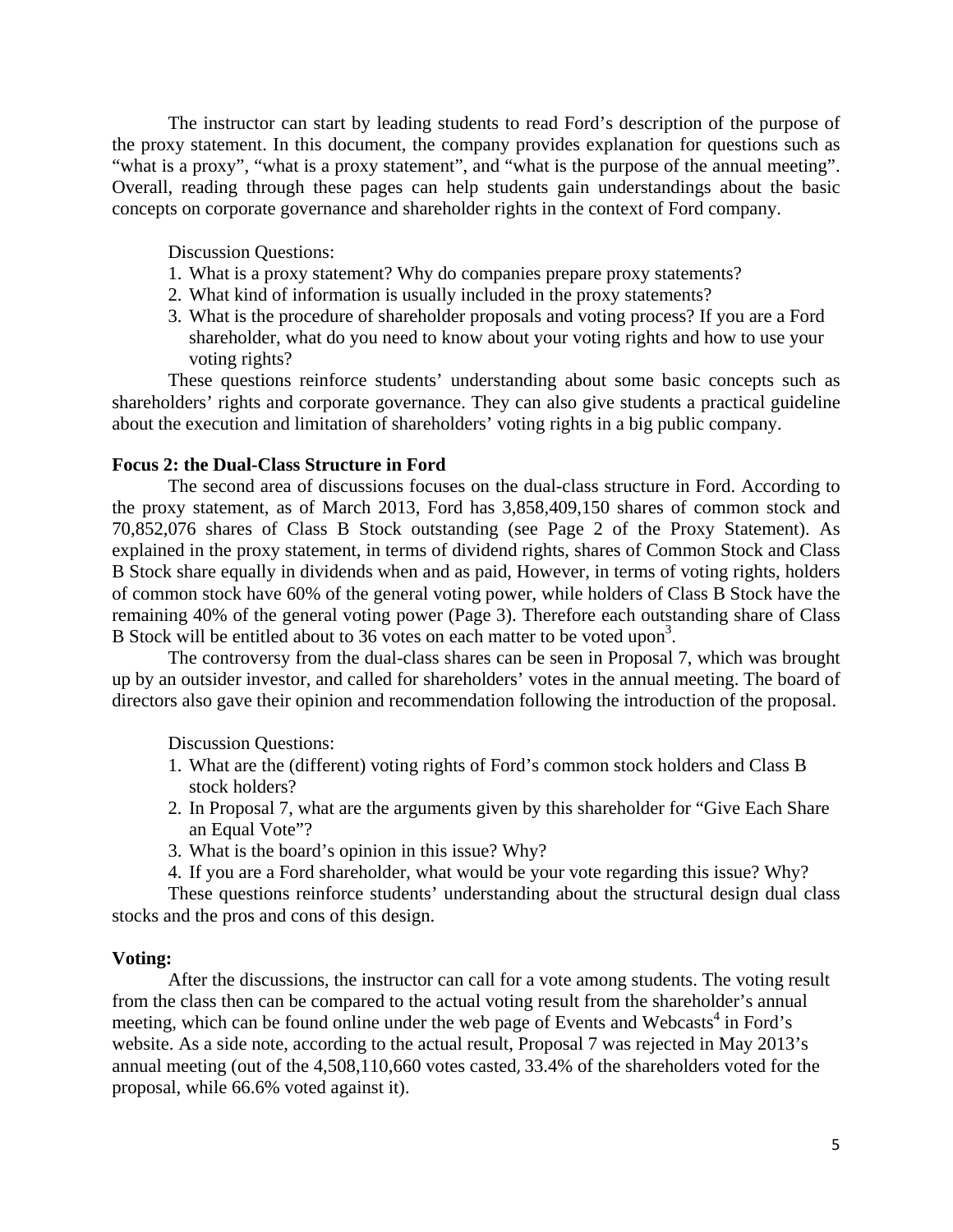Another interesting remark the instructor can make to the class is that, as a matter of fact, the same proposal can be found from Ford's proxy statement from previous years, initiated by the same investor/shareholder. It seems that they've kept fighting the same cause over years, yet still haven't managed to get the majority votes. We would not be surprised to see the same proposal awaiting shareholder's voting in next year's annual meeting.

# **SUMMARY**

Using a real-company case material can enhance students' understanding about important corporate finance subjects such as corporate governance and shareholders' right. It motivates students to go beyond theories and concepts introduced in textbooks and try to understand what's going to in today's corporate world. In this paper we introduced a simple short live case that can be smoothly integrated with classroom lectures. This teaching technique allows classroom discussions to stay close to both lecture subjects and current corporate practices in the real world.

# **ENDNOTES**

 $1$  link:

http://www.sec.gov/Archives/edgar/data/37996/000104746913003543/0001047469-13-003543 index.htm

<sup>2</sup> Link: http://corporate.ford.com/our-company/investors/reports-financialinformation/proxy-statements?releaseId=1244755069042

<sup>3</sup> This ratio is estimated by  $\frac{3,858,409,150*40\%}{70,852,076*60\%}$ 

<sup>4</sup> Link: http://corporate.ford.com/our-company/investors/upcoming-investorevents/webcastevent-detail/fmcwebcast-20130509?packedargs=releaseId%3D1244757804990

# **REFERENCES**

Banning, K. C. (2003). "The Effect of the Case Method on Tolerance for Ambiguity," *Journal of Management Education 27 (5),* 556-567.

Brigham, E. F. & Daves, P.R. (2013). Intermediate Financial Management,  $11<sup>th</sup>$  Ed. South-Western Cengage Learning, ISBN: 1111530262

Brigham, E. F., Fischer, D. E., Johnson, K. B., & Jordan, R. J. (1972). "What Makes Short Cases Work in the Basic Finance Course?" *Financial Education 1 (1)*, 65-68.

Notice of 2013 Annual Meeting of Shareholders and Proxy Statement, Ford Motor Company, retrieved from

http://www.sec.gov/Archives/edgar/data/37996/000104746913003543/0001047469-13-003543 index.htm